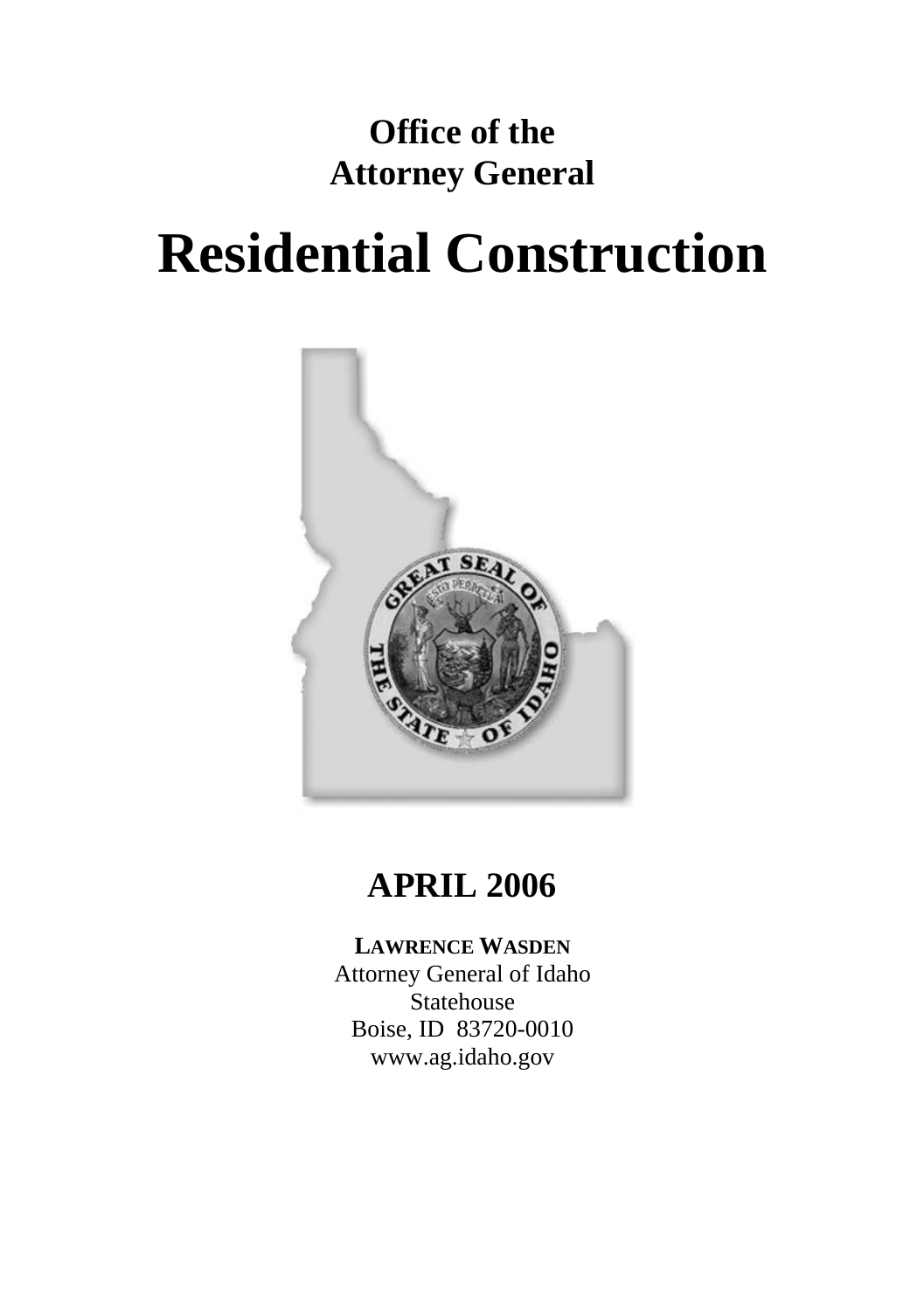

## **State of Idaho Office of Attorney General Lawrence Wasden**

Dear Fellow Idahoan:

Owning a home is part of the American Dream. Buying a home is probably the biggest spending decision most people will ever make. Consequently, it is critical that prospective buyers are informed about every aspect of their decision.

When fraud occurs in purchasing, building or renovating a home, the stakes can be extremely high. As your Attorney General, I am committed to working with you to prevent fraud. I will also vigorously enforce Idaho's consumer protection laws.

This publication is designed to provide you with basic information related to residential construction. As a consumer, you can protect yourself from fraud by understanding your rights and by making informed decisions.

My office fulfills its legislatively assigned consumer education mission by producing many free consumer protection publications. They are available through the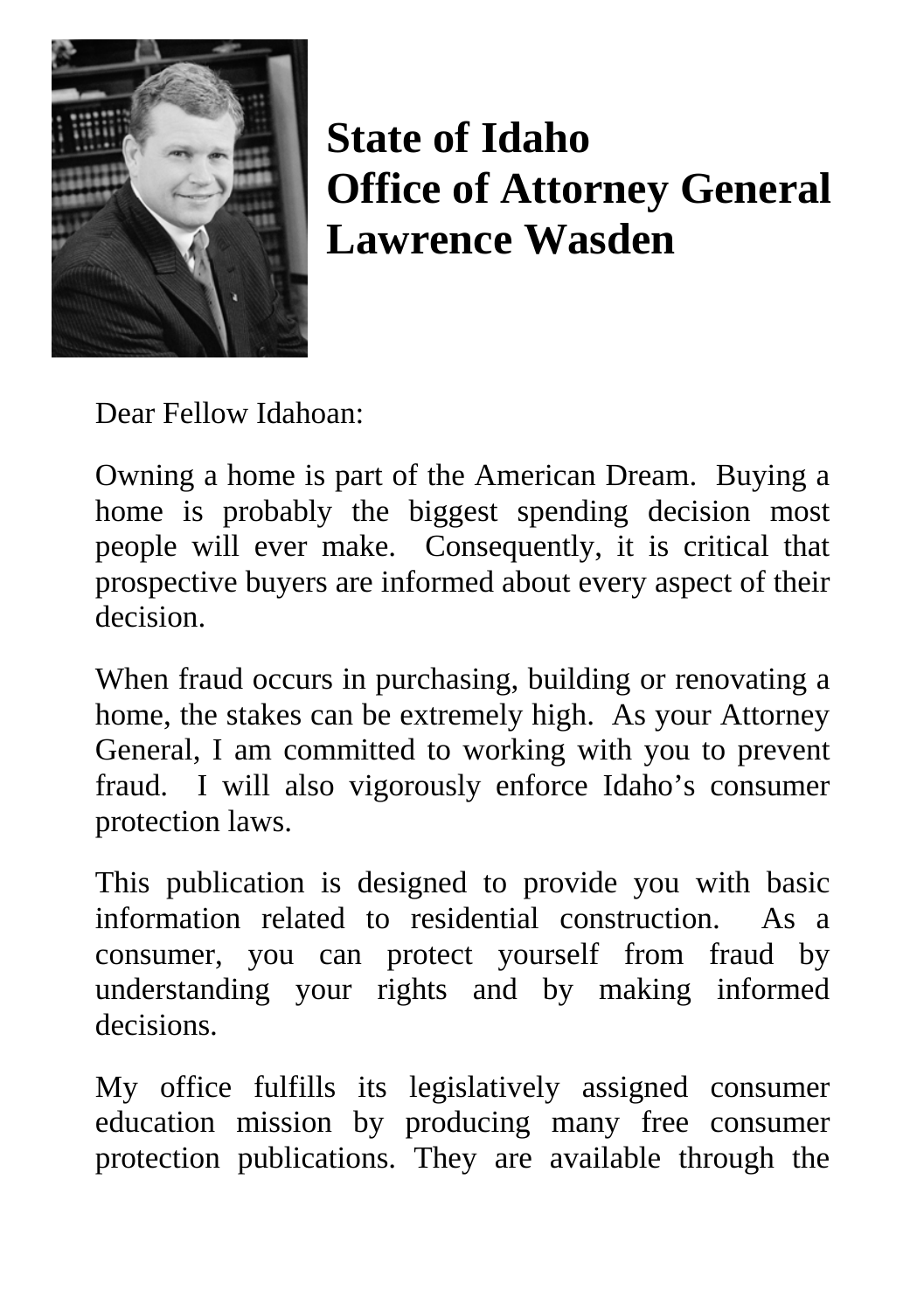Consumer Protection Unit and on my website at www.ag.idaho.gov.

I hope you find the information in this publication helpful. If you have been a victim of consumer fraud, I encourage you to contact my Consumer Protection Unit.

LAWRENCE G. WASDEN Attorney General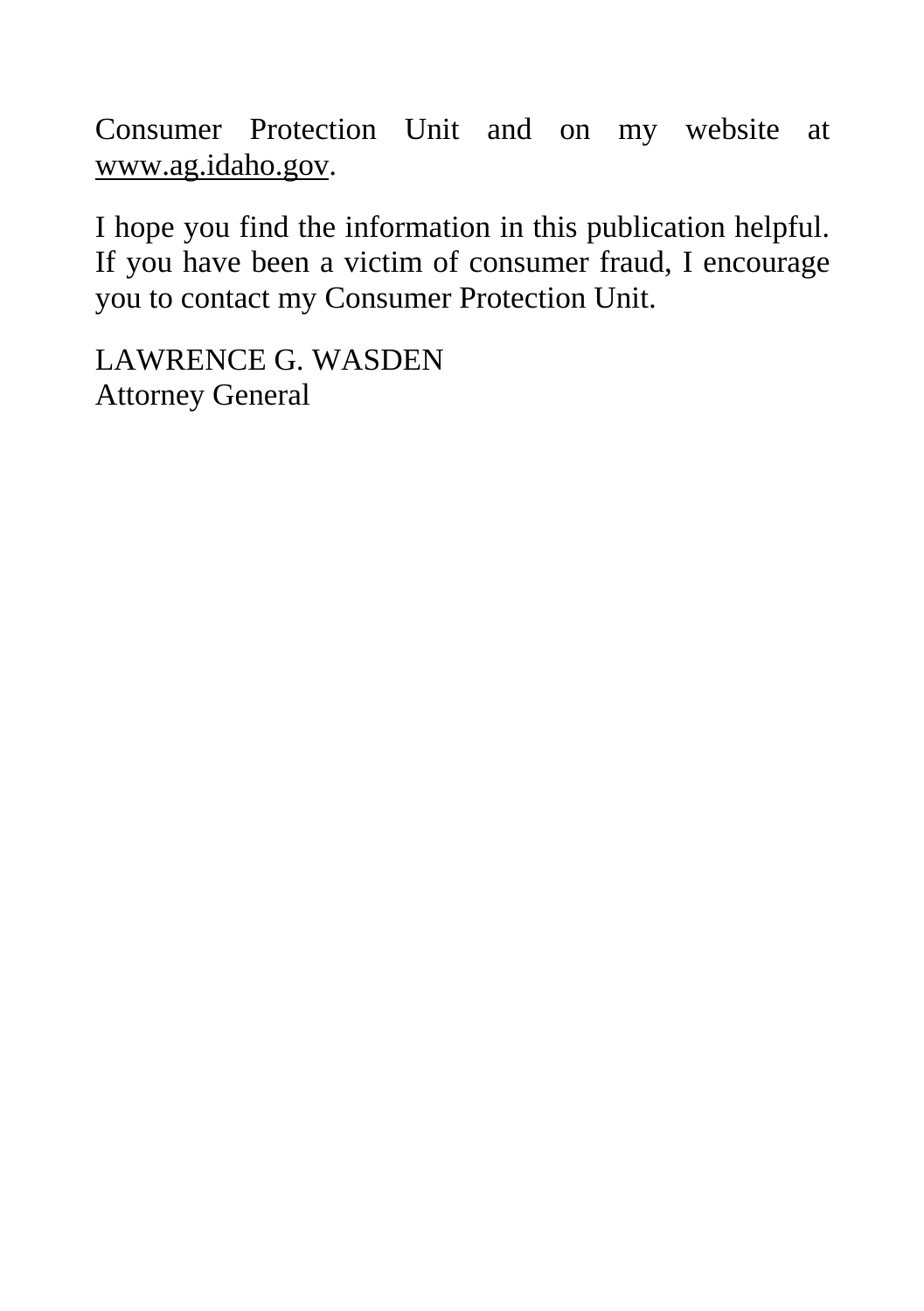### **TABLE OF CONTENTS**

| WHAT YOU SHOULD KNOW ABOUT THE GENERAL CONTRACTOR 5   |
|-------------------------------------------------------|
| RESIDENTIAL CONSTRUCTION/HOME IMPROVEMENT CONTRACT  5 |
|                                                       |
|                                                       |
|                                                       |
|                                                       |
|                                                       |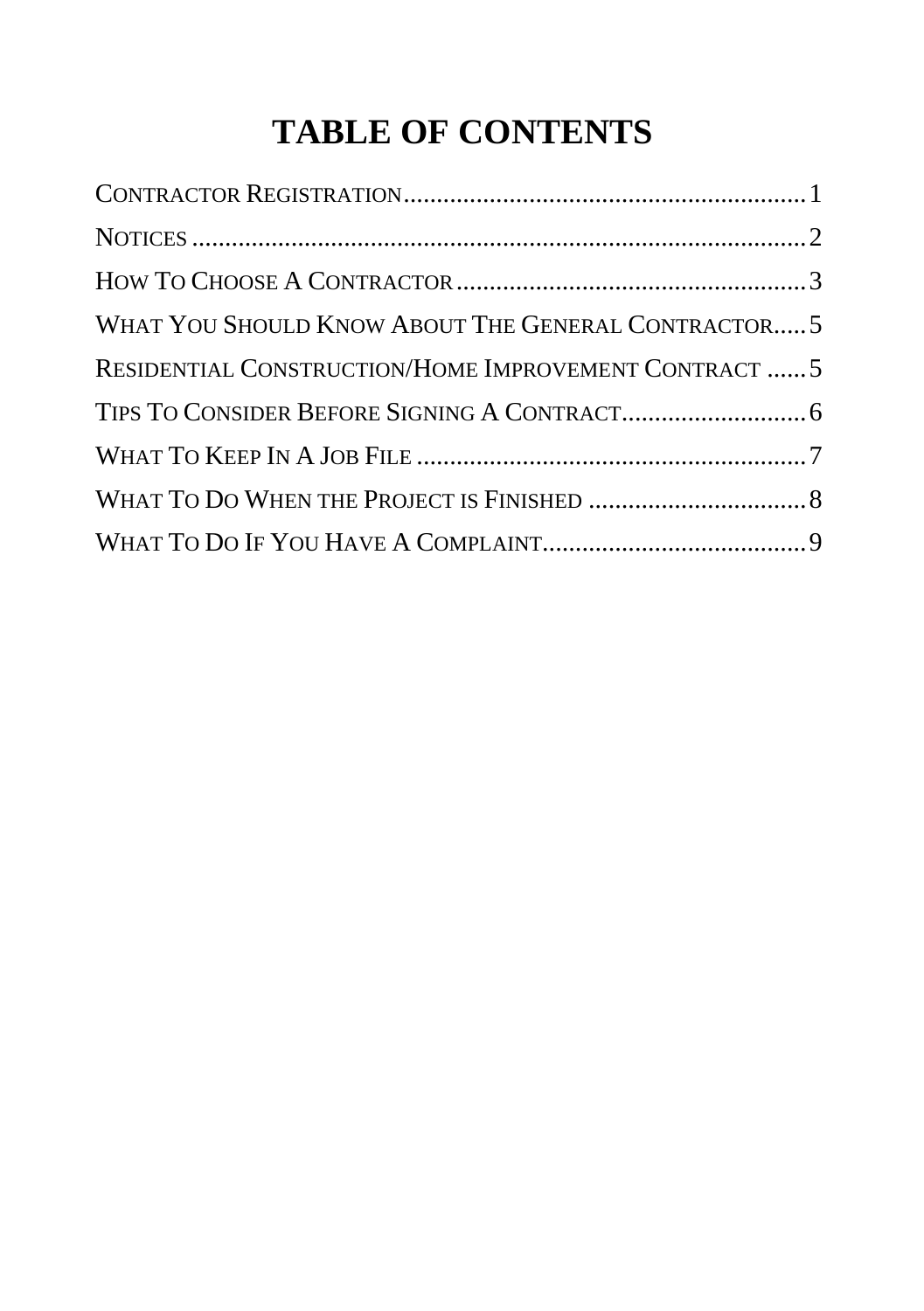#### **RESIDENTIAL CONSTRUCTION**

<span id="page-4-0"></span>There are several things you should consider when selecting a general contractor for residential construction or home improvement.

#### **Contractor Registration**

Idaho law requires contractors to register with the Idaho State Contractors Board. To verify that a contractor you are considering hiring is registered, call the Bureau of Occupational Licenses at (208) 334-3233 or contact the Board at:

> [Idaho Contractors Board](mailto:con@ibol.idaho.gov) [Idaho Bureau of Occupational Licenses](http://www.ibol.idaho.gov/genIBOL/iboContactLocation.htm) 1109 Main St., Suite 220 Boise, ID 83702-5642

Although contractors must register, it is still your responsibility to do sufficient research before hiring a contractor. You must decide what work is to be done, what it will take to do the job, how much you are willing to spend, and what type of professional you need.

You should also protect yourself from many of the common pitfalls of building or remodeling. The most frequent consumer complaints are about higher than expected cost, missed deadlines, and poor workmanship. Sometimes these problems are not evident when the work is completed. Instead, they can surprise you months later.

1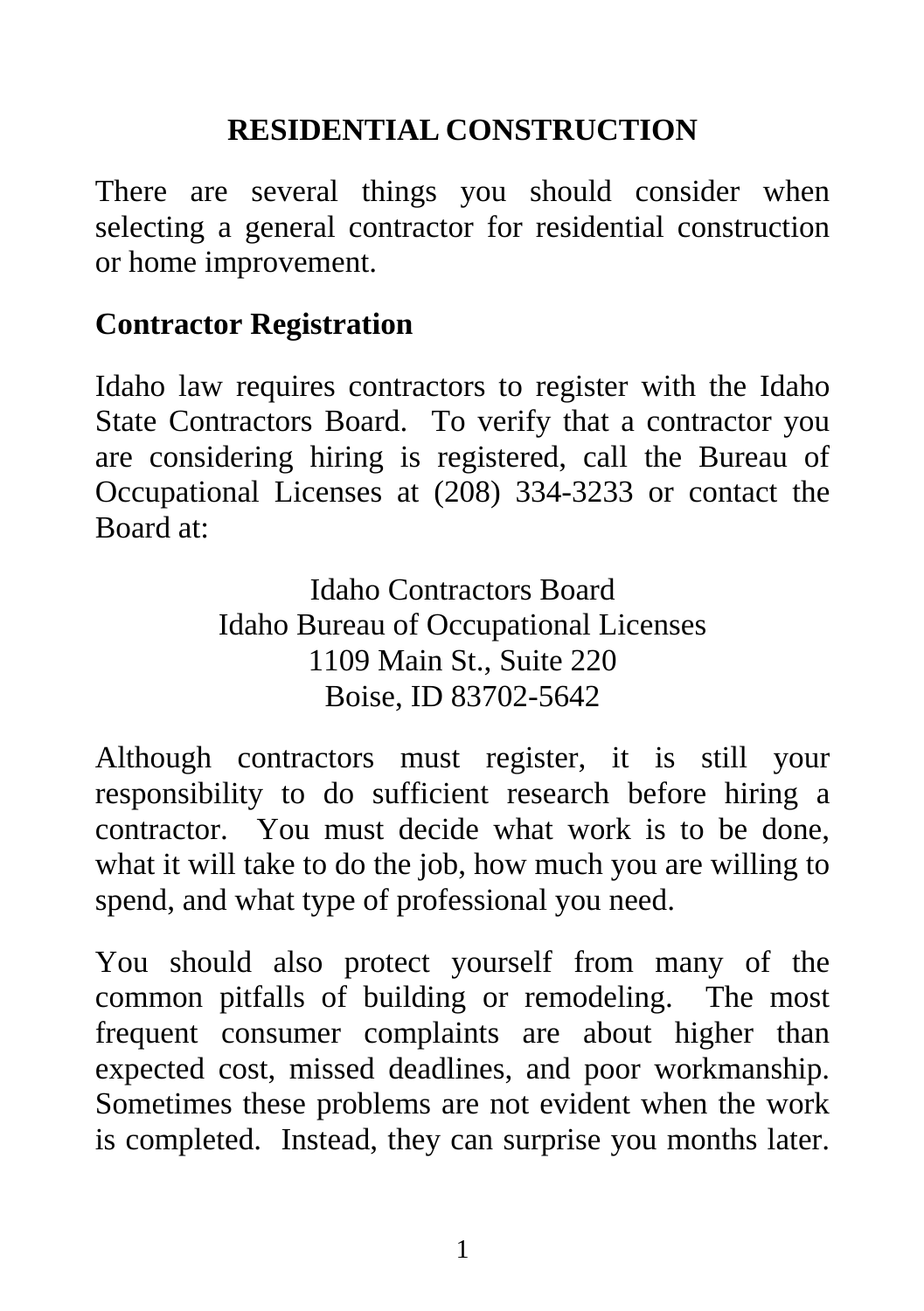<span id="page-5-0"></span>To avoid costly mistakes and misunderstandings with a contractor, consider the following information.

#### **Notices**

In Idaho, the general contractor must give the homeowner or residential real property purchaser a disclosure statement before entering into a contract with a homeowner or a residential real property purchaser, if the contract exceeds \$2,000. The disclosure statement must inform the homeowner or residential real property purchaser that the homeowner has the right to:

- require the general contractor to obtain lien waivers from any subcontractors working with the general contractor (at the expense of the general contractor);
- ask the general contractor for proof of general liability insurance and workers compensation insurance;
- purchase an extended policy of title insurance covering liens; and
- require a surety bond in an amount up to the value of the construction project.

The general contractor must provide a list of all subcontractors, material men, and rental equipment providers directly hired or working for the contractor. The list should include business names, addresses, and phone numbers. The list must be given to the homeowner before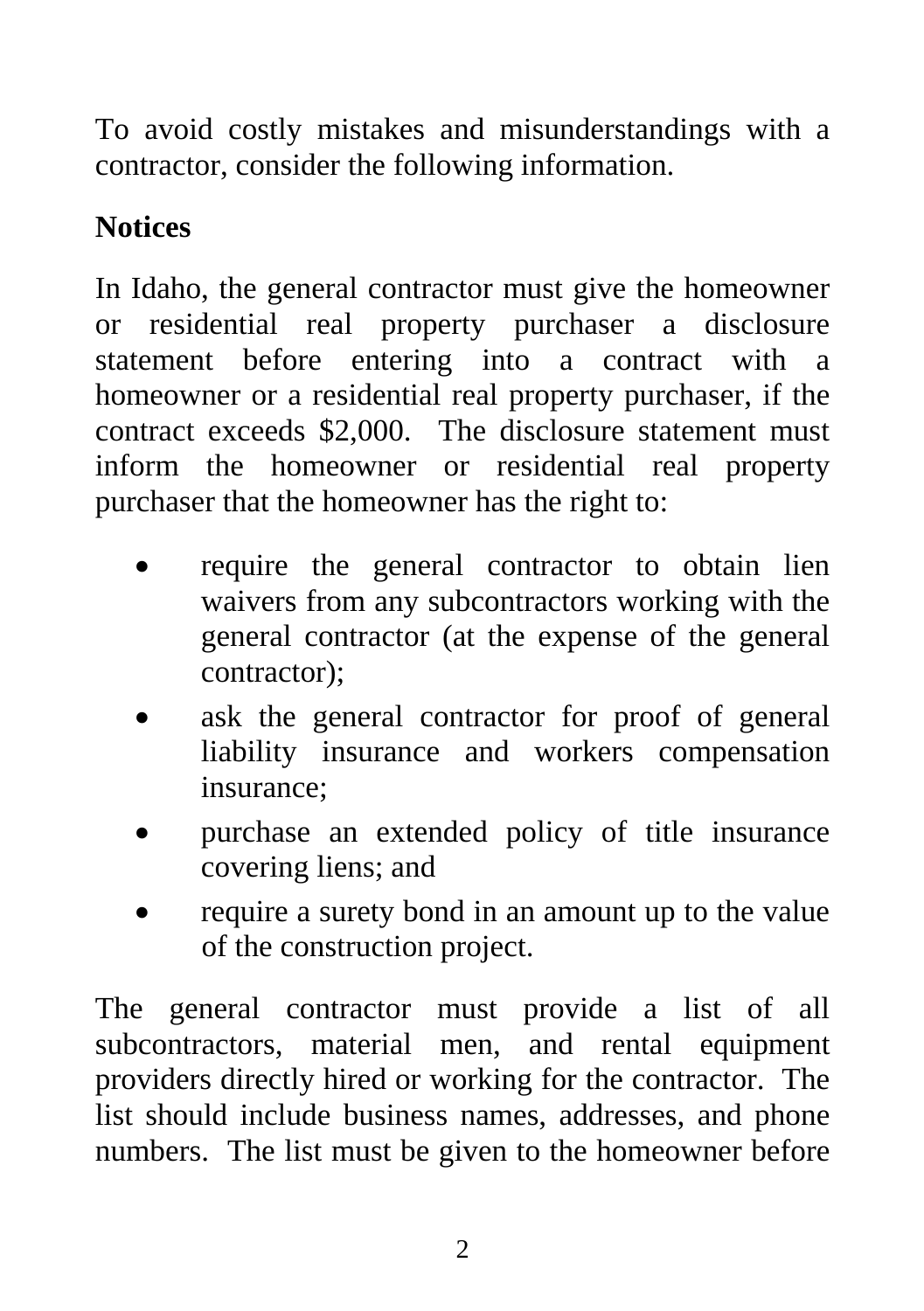<span id="page-6-0"></span>the closing of the sales agreement or before the homeowner provides final payment to the general contractor.

#### **How To Choose A Contractor**

Select a general contractor with great care and consider the following:

- 1. Ask friends and family members for recommendations.
- 2. Ask the general contractor for the company's full business name, address and telephone number, and verify them. A post office box, with no street address, is not acceptable.
- 3. Check with the Better Business Bureau (BBB) in the area where the contractor's business is located, or on the web at [www.bbb.org,](http://www.bbb.org/) to see if any complaints have been filed against the company. Check to see if there are any unresolved cases and how long the contracting company has been in business under its current name. Some of the less reputable companies frequently change names in order to avoid being located.
- 4. Check the records at the county magistrate court and district court to see if any claims have been filed against the general contractor or company.
- 5. Ask if the general contractor is a member of a professional or trade association that has a code of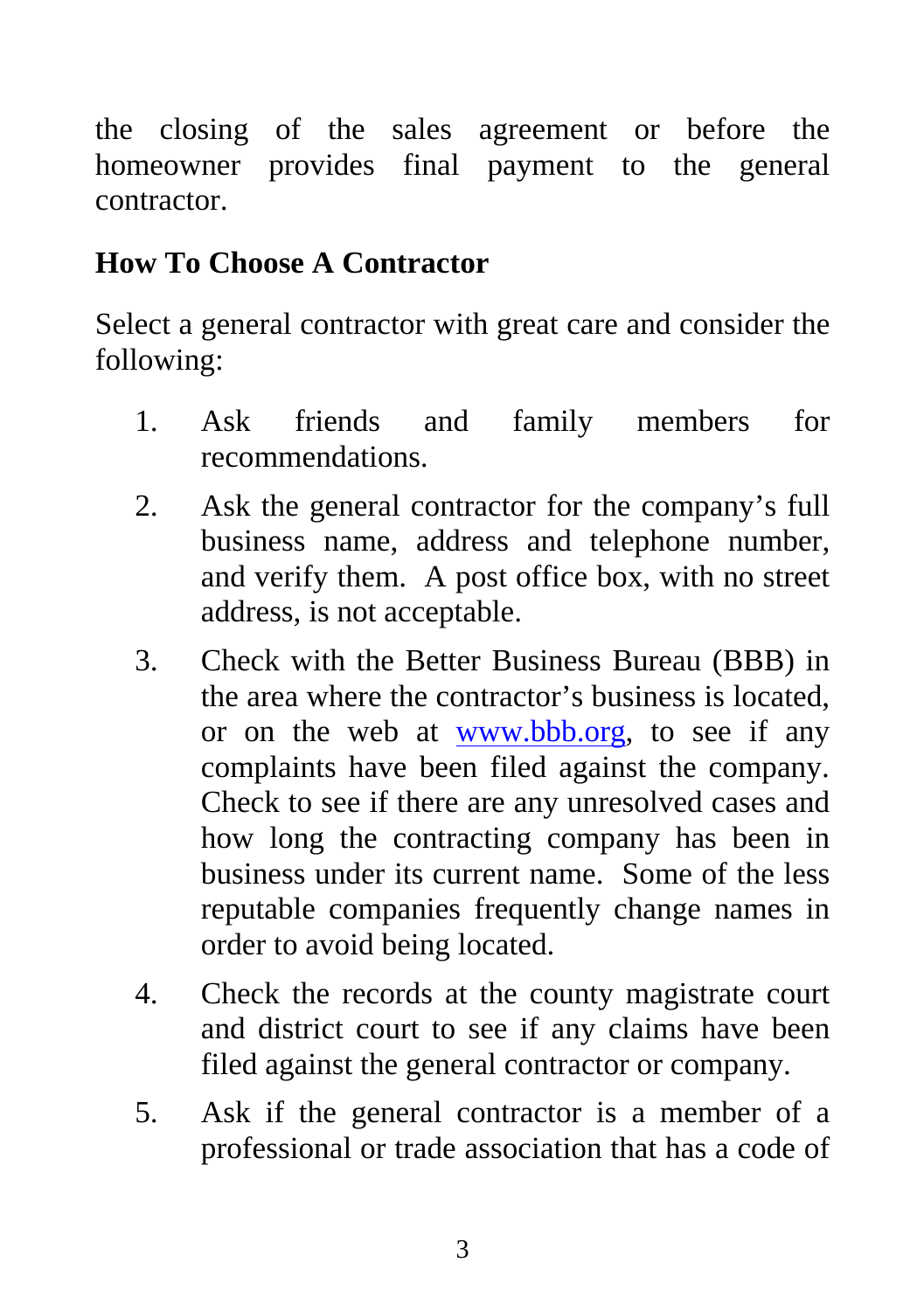ethics and a process to arbitrate disputes, such as the Idaho Building Contractors Association. You can write to the Idaho Building Contractors Association at 802 W. Bannock, Boise, ID 83702, or call (888) 284-4222.

- 6. Ask for a list of previous customers whom you can contact for references. Contact the references to find out if they are satisfied with the contractor, if there were problems and, if so, the nature of the problems.
- 7. Compare construction costs by getting written, itemized estimates or bids from several contractors. Each estimate should describe the same building specifications, materials and time frame for completion.
- 8. Verify prices for building materials quoted in the estimate by contacting building supply companies. You also may ask the supply company about previous dealings with a prospective contractor.
- 9. Avoid contractors who pressure you into quickly signing a contract.
- 10. Do not automatically select the lowest bidder.
- 11. If your construction contract will be more than \$2,000, verify that the contractor is registered with the Idaho Contractors Board. As of January 1, 2006, contractors are required to register with the Board.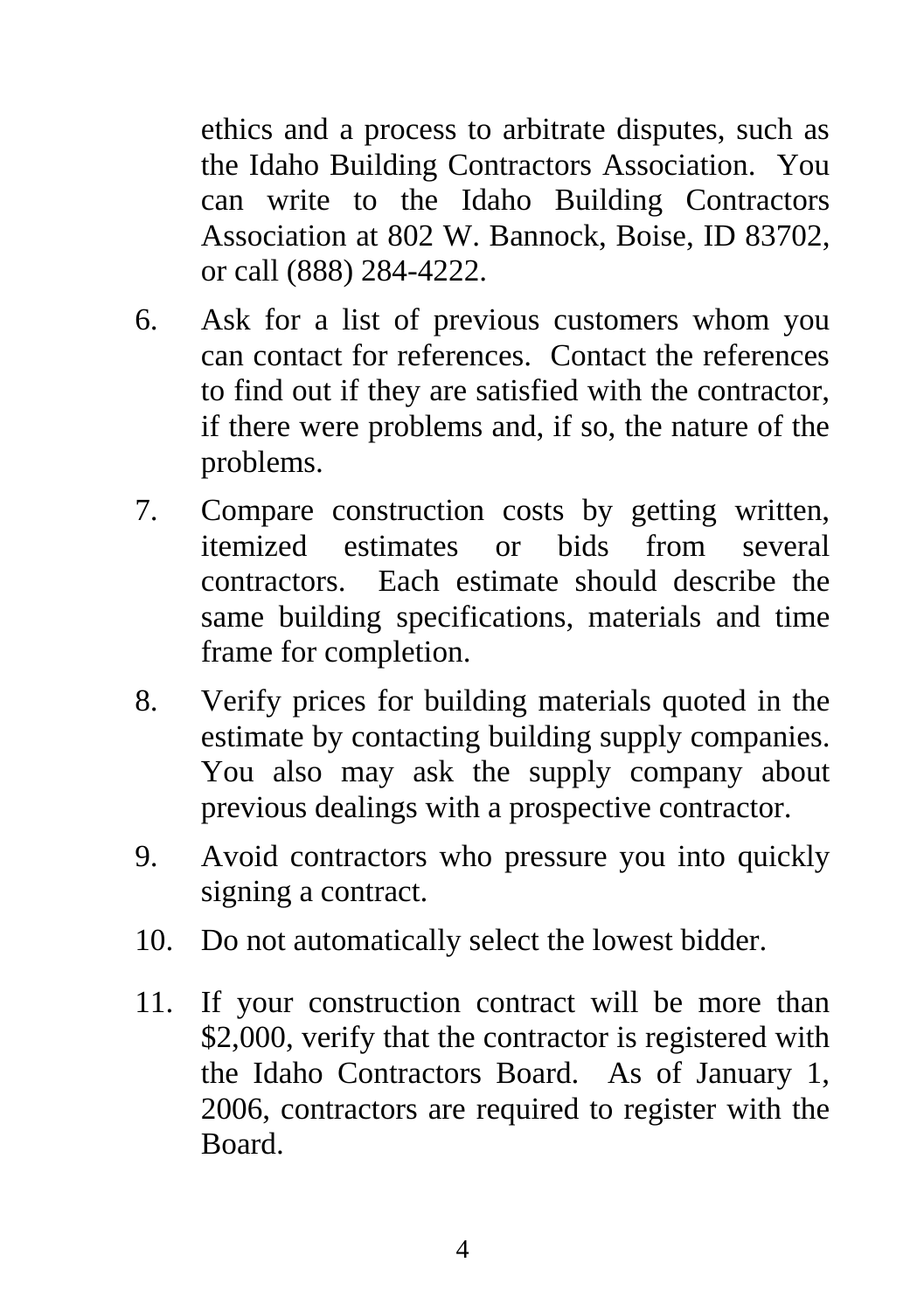<span id="page-8-0"></span>Beware of:

- 1. Unknown or out-of-town contractors in unmarked trucks or vans.
- 2. Door-to-door salespeople and telephone solicitors promising quick jobs and bargain prices.
- 3. Organizations that offer a bargain rate because their "equipment is already in the neighborhood."
- 4. Businesses that advertise "special introductory offers."
- 5. Contractors who use high pressure, scare or threatening sales tactics.

#### **What You Should Know About The General Contractor**

Ask to see a copy of your general contractor's insurance certificate or the name of the insurance carrier and agency. Verify the coverage. General contractors should have property damage insurance to protect you from lawsuits if an accident happens on your property. Do not do business with any general contractor who does not have this coverage.

#### **Residential Construction/Home Improvement Contract**

A residential construction or home improvement contract should be in writing and include:

1. The date of the contract.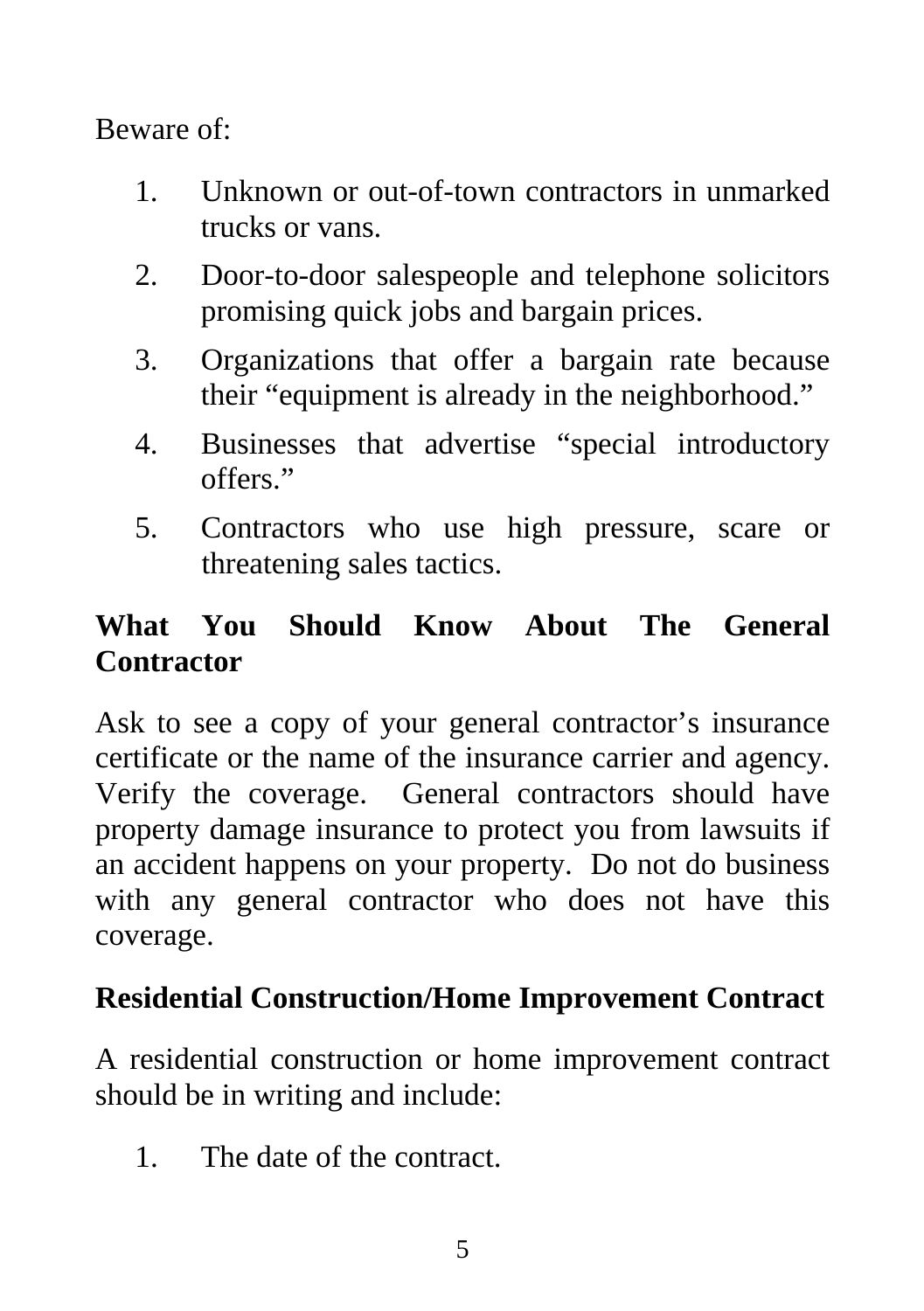- <span id="page-9-0"></span>2. The general contractor's full name, street address and telephone number.
- 3. The names of any subcontractors.
- 4. A complete description of all work to be done.
- 5. The grade and quality of all materials to be used.
- 6. An agreed upon starting and completion date.
- 7. The cost of the total project.
- 8. A payment schedule showing the amount and date of each payment.
- 9. A copy of all warranties and guarantees.
- 10. Documentation of any financing arrangements.

#### **Tips To Consider Before Signing A Contract**

Before signing any contract, make sure that it contains all the terms of the agreement and that you have read and understand everything in the contract. Keep a signed, readable copy of the contract in a safe place.

Make sure all verbal promises are included in the written contract.

Be sure that the materials you select are what you want. Avoid costly overruns by making your construction decisions before construction has begun.

If you need to borrow money to finance the construction work, add a clause to your contract stating that it is valid only if financing is obtained.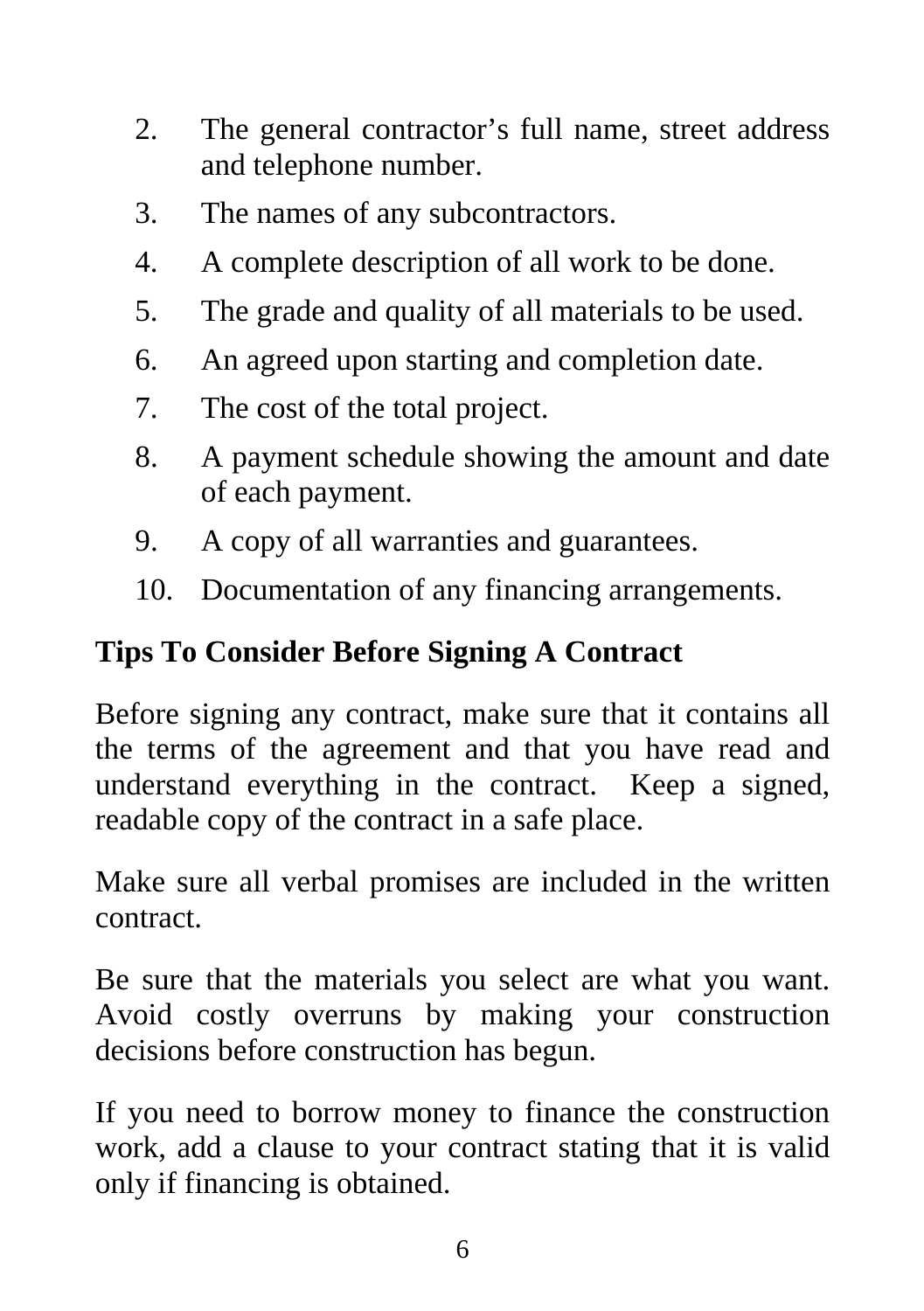<span id="page-10-0"></span>Don't agree to a large down payment. Payments should be made upon the progress of the work. You should include a contract provision allowing you to withhold a certain sum, such as ten percent (10%), until the work is completed satisfactorily. Be sure the contract includes everything you feel is important to the job.

Never sign a partially blank contract. Fill in or draw a line through any blank spaces. If you have any questions about the contract or do not understand any of its terms, ask for clarification before you sign it.

If you sign a home improvement contract at home and it's for more than \$25, you have three days to cancel the contract. The general contractor must tell you about your cancellation rights and provide you with all necessary cancellation forms. If you decide to cancel the contract, you must sign, date and return the Notice of Cancellation form to the general contractor by certified mail to show that the cancellation was sent on time. The general contractor is required to return all of your money within ten days after receiving your cancellation notice.

#### **What To Keep In A Job File**

You should keep a file with all papers related to the residential construction or home improvement job, including:

- 1. The contract and any change orders.
- 2. Plans and specifications.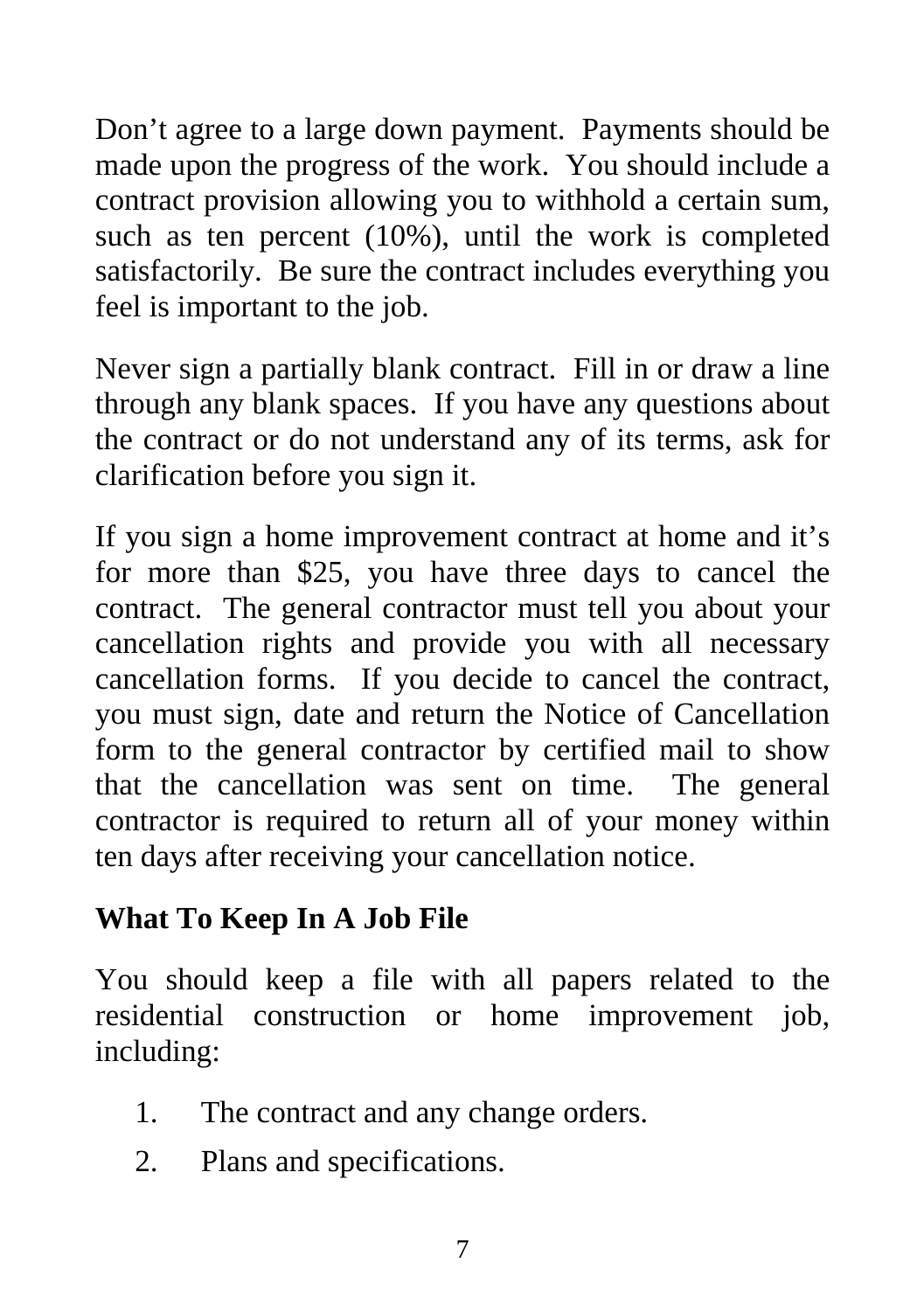- <span id="page-11-0"></span>3. Bills and invoices.
- 4. Canceled checks.
- 5. Letters, notes and correspondence with the general contractor.
- 6. Lien releases from subcontractors and material suppliers.
- 7. A record sheet on each subcontractor, listing the work performed and the length of time on the job.

#### **What To Do When the Project is Finished**

- Thoroughly inspect all work before making final payment.
- Review the entire project with the general contractor.
- Immediately point out any defects and be sure they are corrected.
- Require the general contractor to provide an affidavit of completion when the work is finished.
- Do not sign a completion certificate until the city/county building inspection department has certified that all work was performed in accordance with code standards, you have proof that all subcontractors have been paid in full and you are completely satisfied with the job.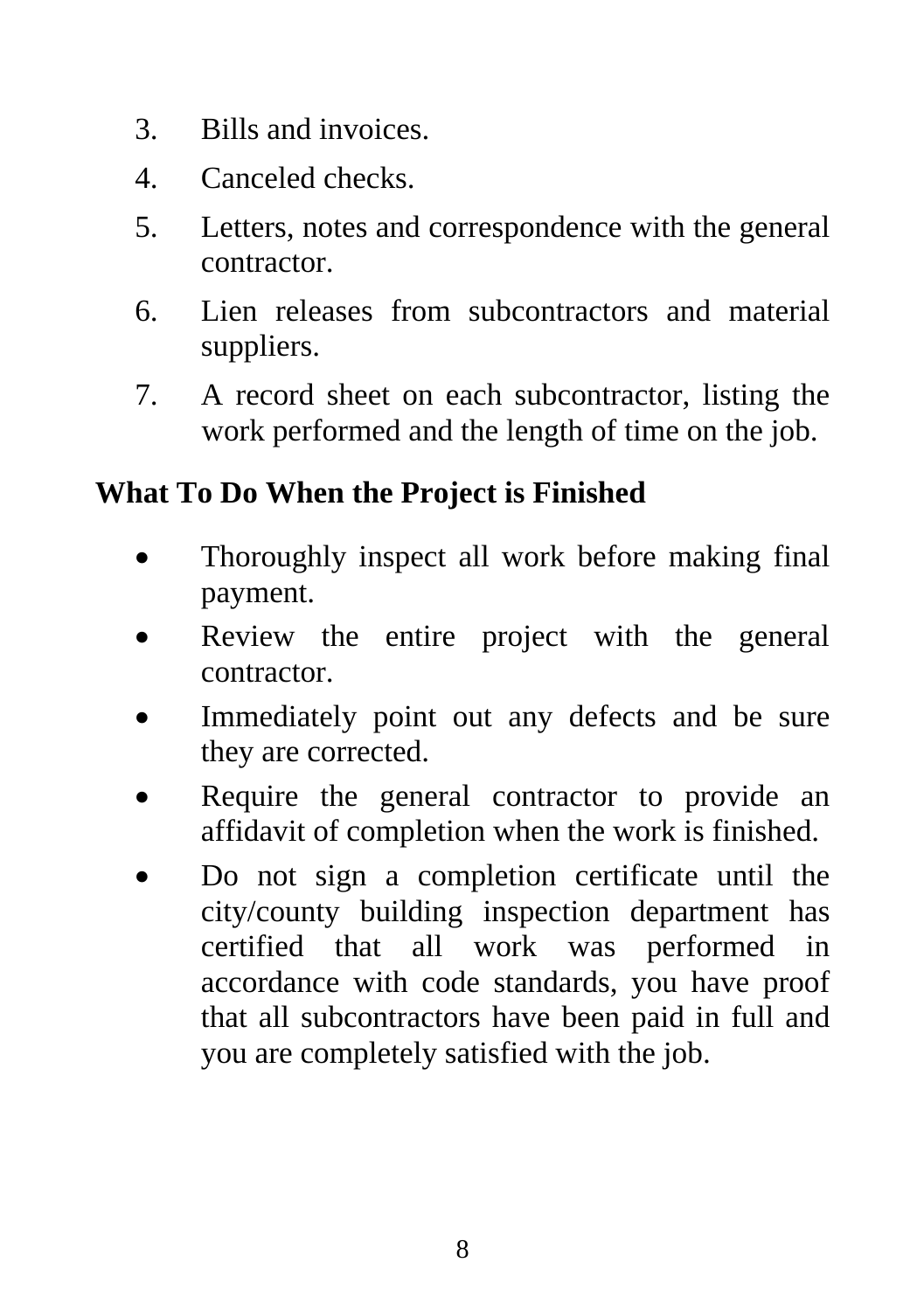<span id="page-12-0"></span>Withhold the percentage agreed upon in the contract until the job is completed, you are satisfied with the work that has been done and you have proof that all subcontractors and employees have been paid.

#### **What To Do If You Have A Complaint**

First, discuss the problem with the business. Try to speak to the manager or the owner about the problem, and follow up by sending a certified letter confirming all details of the conversation. Keep records of all conversations you have with the business and any letters you send to or receive from the business.

If direct contact with the business does not solve the problem, you can file a complaint with the Bureau of Occupational Licenses at:

> Idaho Bureau of Occupational Licenses 1109 Main St., Suite 220 Boise, ID 83702-5642

You can also file a complaint online at [www.ibol.idaho.gov](http://www.ibol.idaho.gov/) or call (208) 334-3233 for more information.